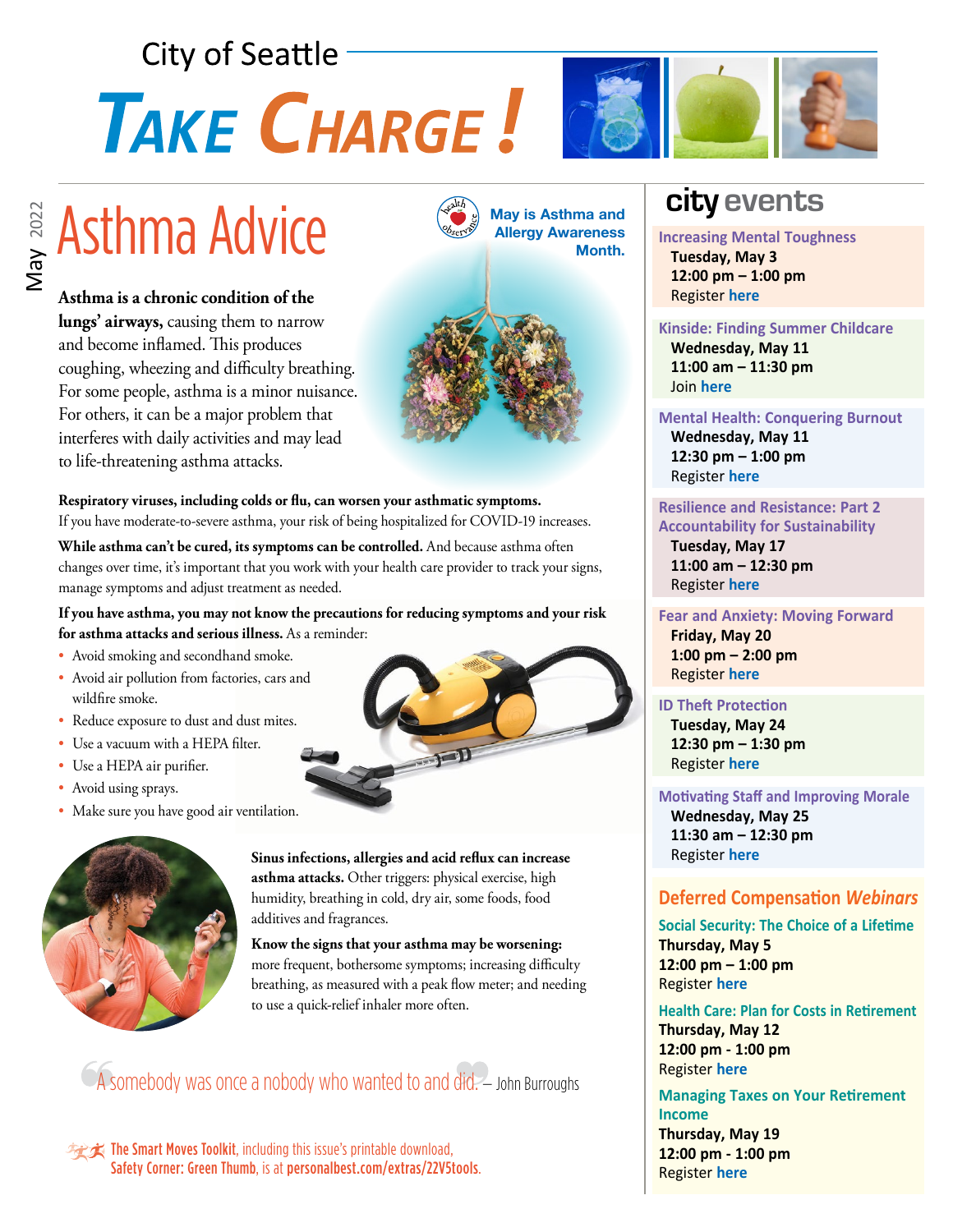## dollars& sense TD Tip: Zero-Down Home Loans

By Jamie Lynn Byram, PhD, AFC

**Down payments are often a deal-breaker for buying a home.** Many consumers have steady jobs and good credit, but saving considerable sums of money may be out of reach. Zero-down home loans allow the borrower to purchase a home without having to put money down. While zerodown loans make it possible for consumers to buy houses, they are not a good idea. Below are a few reasons why:

**Higher interest rates:** Needing a zero-down loan signals to creditors that you are unable to save. Higher interest rates will cause you to pay more over the life of the loan.

**More interest:** Zero down on a mortgage means that you will pay more in interest over the life of the loan. For example, if you want to buy a home for \$250,000 at 4% interest for 30 years, you will pay \$179,840 in interest over the life of the loan. If you put 5% down on the home and took out a loan for \$237,500, you would pay \$158,240 in interest, saving \$21,600.

**Property mortgage insurance** 

**(PMI):** A zero-down mortgage will mean that you have to insure your loan to reduce the lender's risk. If you owe more than 80% on the value of your house, lenders require you to pay PMI premiums until your loan balance is under 80%. This payment is added to your monthly mortgage payment.

**Last word:** Save for a down payment on a home; even 3% makes a difference.

# The Myth of Multitasking

**We can't do two things well at once.**

When we multitask, we switch our attention between two tasks, often performing less effectively at both. The idea of multitasking has been around for decades and first referred to using a single computer to simultaneously carry out two or more jobs.

**Everyday examples:** We text or answer email while in meetings, play video games when chatting with family, take notes during a lecture, drive while talking on our phones or cook dinner while helping our kids with homework. Being a multitasker may be a point of pride



for some, implying mental dexterity and effective productivity.

**Multitasking can help us save time in some cases,** but research suggests that trying to do more than one **challenging** task at a time may decrease our overall productivity instead. Most people tend to work slower and less efficiently when multitasking because of the increased mental demand of jumping from one thing to another.

**Staying focused on one task at a time can increase work productivity.** If you are dedicated to multitasking, but you start more tasks than you can finish, start prioritizing your tasks in order of importance. Begin with your most demanding assignments and finish your day with lighter and less time-consuming tasks whenever you can.

## Fitness Parks

### **Public parks can be more than places for walks and picnics.** In fact, there's a movement to provide accessible

fitness equipment in parks and create free fitness parks to promote regular physical activity for more people.

**Physical activity is a national health priority,** according to the CDC. Regular exercise lowers the risk for health problems ranging from

type 2 diabetes and cardiovascular disease to depression and anxiety disorders. What's more, as people begin using local parks to exercise more, research shows residents of nearby neighborhoods often are inspired to take the initiative and pursue a healthier lifestyle.



**You won't find the high-tech fitness equipment common in indoor gyms at fitness parks,** and the equipment available often varies between locations. But, according to research, you are likely to find weather-resistant tools for strength building, balance and aerobic exercise, including ski machines, push-up bars, balance beams, rope climbs and equipment for performing leg presses.

**Many communities don't have the resources** to build new outdoor fitness spaces in parks. But there's good news: Nonprofit organizations, including FitLot and AARP, are helping towns throughout the U.S. build more outdoor fitness parks so more people can enjoy an active lifestyle.

**To see if there's a fitness park near you,** visit the **FitLot map** at **[fitlot.org/parks](http://www.fitlot.org/parks)** or search for **outdoor fitness parks** and your location.

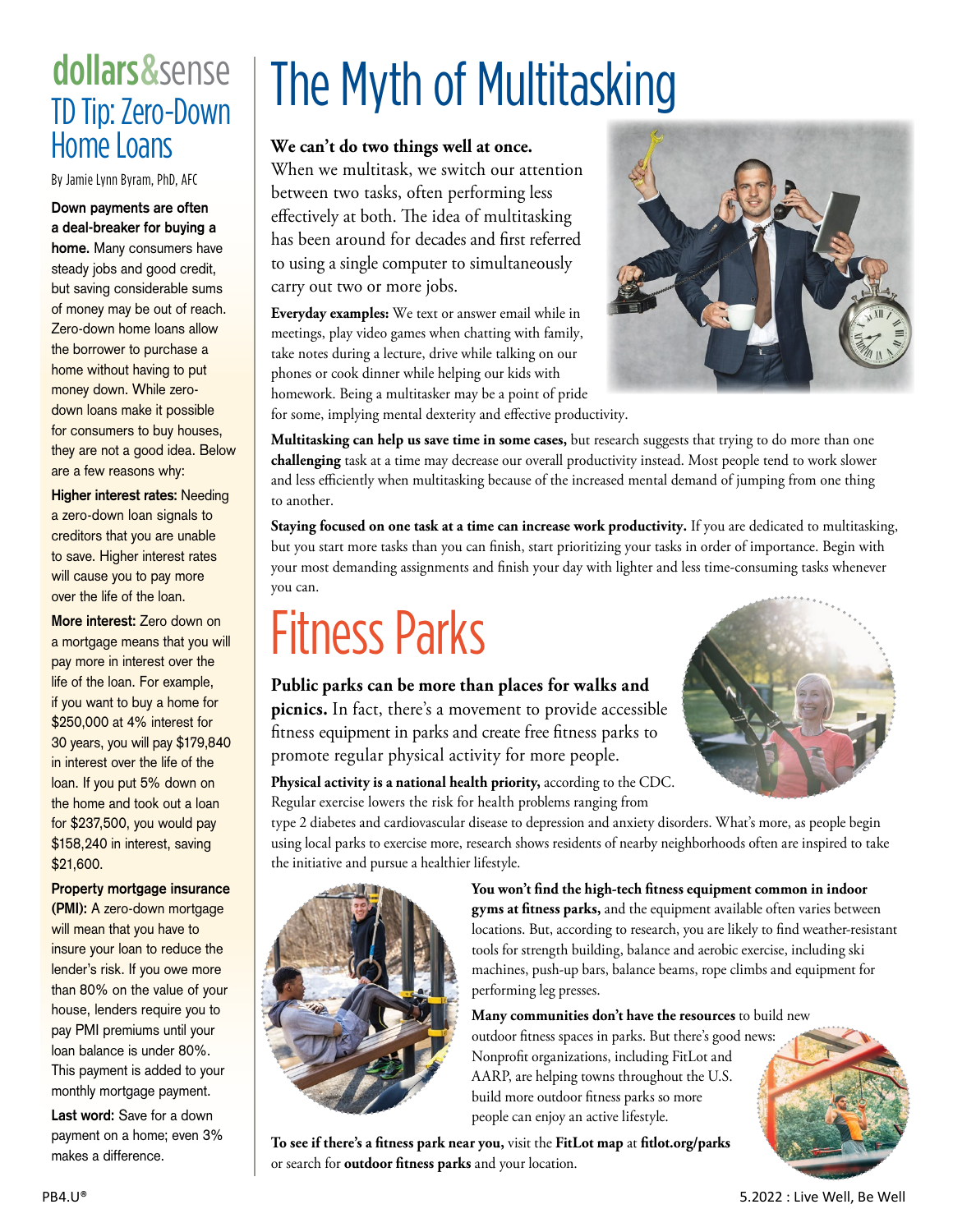

**Learning to recognize a stroke saves lives.** During **Stroke Awareness Month**, learn about **FAST**, a quick way to know if someone is probably having a stroke: <sup>h</sup>ealt<sup>h</sup> **Observance** 

- **F Face** drooping on one side?
- **A Arms** don't both stay upright when raised?
- **S Speech** is slurred or strange?
- **T Time** to call 911 for urgent medical assistance if you note any or all of the FAST symptoms.

Visit the American Stroke Association at **[stroke.org](http://www.stroke.org)** for more information, including how to lower your risk of stroke.



### Vegetables on Your Mind **tip** of the **month**

**In addition to well-known benefits for heart health,** it turns out that eating vegetables can also benefit our mood. A new study found that people who ate at least three servings of vegetables per day reported better psychological well-being and had higher scores on a subjective happiness scale than people eating fewer vegetables. It's likely a combination of vitamins, fiber and antioxidants that offer this beneficial effect.

# Sugar vs. Artificial Sweeteners

By Cara Rosenbloom, RD

### **Craving sweets is common, and it's fine to indulge occasionally as part of a nutritious eating plan.**

You may wonder whether it's better to choose sweet foods and beverages that are made with sugar or with artificial sweeteners, such as aspartame or sucralose. The truth is, there's no clear winner.

**Sugar has 15 calories and four grams of carbohydrate per teaspoon.** Nutrition guidelines recommend no more than 12 teaspoons of added sugars per day. Some people prefer the taste of sugar compared to artificial sweeteners, and appreciate that it's more natural rather than artificial. But sugar has been linked with tooth decay, and excess amounts (above 12 teaspoons per day) have been linked to weight gain, heart disease, stroke, type 2 diabetes and some cancers. For context, a can of soda contains ten teaspoons of sugar.

**Artificial sweeteners** are much sweeter than sugar, but have zero calories and usually no carbohydrates. People with type 2 diabetes may prefer artificial sweeteners over sugar because they have less effect on blood sugar levels. And people looking to lose weight may choose artificial sweeteners due to their lower calorie count. Here's where it gets murky: Some studies show that artificial sweeteners may actually increase the risk of weight gain, heart disease and type 2 diabetes. The research is ongoing.

**Bottom line:** Choose whichever you prefer, since both are fine in small amounts. But overall, it's best to simply choose fewer sweets, such as soft drinks, candy, pastries, ice cream and chocolate, whether they are made with sugar or artificial sweeteners. These foods are considered treats, not staple foods, so limit your intake no matter how they are sweetened.

## **One-Pan Baked Shrimp and Vegetables**

- 2 cups broccoli florets
- 1 zucchini, sliced
- 1 small red onion.
	- cut to ½-inch slices
- 1 yellow pepper, cut into strips
- 2 tbsp extra-virgin olive oil

½ tsp salt 2 tsp Italian seasoning 2 cloves garlic, minced 1½ lb. shrimp, deveined 2 tbsp finely chopped parsley 1 lemon, cut into wedges

## **easy** recipe



**Preheat** oven to 400°F. **Line** a sheet pan with foil or parchment paper. **In** a large bowl, combine broccoli, zucchini, onion and peppers. **Add** olive oil, salt, Italian seasoning and garlic, and stir to combine. **Pour** the vegetables onto the sheet pan and bake 20 minutes. **Remove** sheet pan from oven. **Add** shrimp to sheet pan and bake 5-8 more minutes or until shrimp are cooked. **Stir** together and add to a serving platter. **Garnish** with parsley and a squeeze of lemon and serve.

**Makes 4 servings. Per serving:** 256 calories | 37g protein | 8g total fat | 1g saturated fat 5g mono fat | 2g poly fat | 10g carbohydrate | 4g sugar | 4g fiber | 512mg sodium